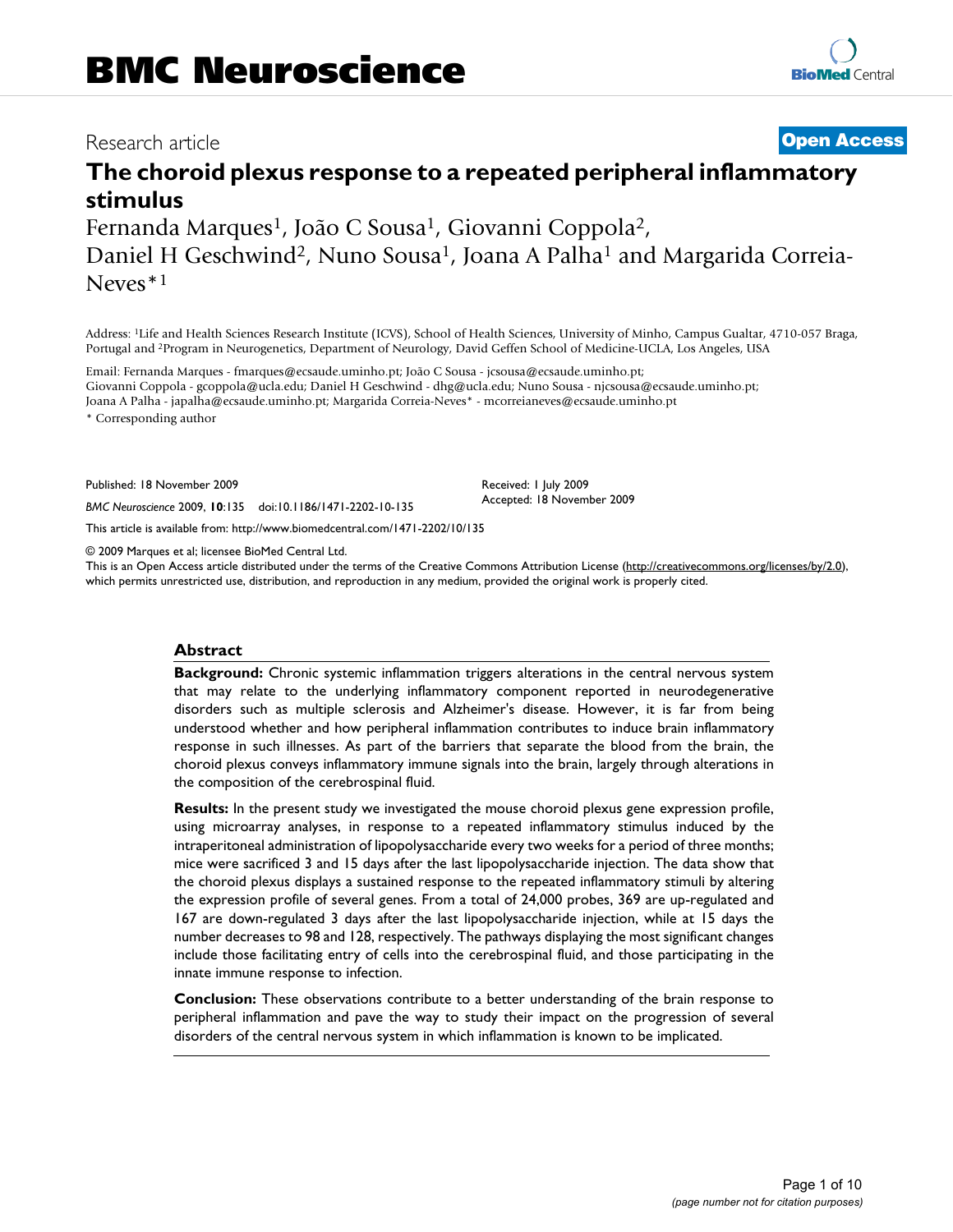# **Background**

Inflammation is implicated in the appearance and in the progression of central nervous system (CNS) diseases such as multiple sclerosis (MS) and Alzheimer's diseases (AD), although the mechanism underlying such involvement is poorly understood [1-4]. It is recognized that the inflammation observed in the CNS of subjects with some of these diseases may originate in the periphery [5-7], particularly when the inflammatory stimulus is persistent. Persistence may be due to chronic inflammation or to repeated exposure to acute inflammatory stimulus for long periods of time. Of relevance, persistent or chronic inflammatory signals result in excessive microglia activation and cause localized or disseminated tissue dysfunction and damage [8], ultimately resulting in accentuation of brain pathology.

The blood-brain barriers, constituted by the endothelial cells of the blood capillaries (blood-brain barrier-BBB) and by the epithelial cells of the choroid plexus (CP) that separate the blood from the cerebrospinal fluid (CSF), are key players in the communication between the periphery and the brain. However, most studies published to date address the BBB interactions in response to acute peripheral stimulus or in the context of CNS diseases [9,10]. Recently, we showed that the blood-CSF barrier is also an important mediator of acute peripheral inflammation into the CNS [11]. Of notice, this response triggers molecular pathways that are commonly viewed as both neuroprotective and deleterious for the brain. Whilst the secretion of proinflammatory cytokines into the CSF, the decreased expression of proteins that form the epithelial cells tight junctions and the increased expression of proteins that may facilitate leukocyte trafficking into the brain might be predicted to display deleterious effects, the response can be also consider protective since it modulates iron metabolism in a way that may prevent microorganism replication in the CSF and, consequently, dissemination within the brain [12,13]. While these observations associate the CP response to acute peripheral inflammation, they raise the possibility that the CP may as well be equipped to mount a sustained response to persistent peripheral inflammatory stimuli.

Importantly, scattered but relevant reports have shown that the CP may contribute to the aetiology of CNS diseases in which persistent, rather than acute inflammation, is more likely to trigger CNS disease. In MS, and in animal models of MS, the CP was proposed as the main route of leukocyte entry into the brain [14,15]. In AD, it was proposed that the CP participates in amyloid β peptide clearance out of the brain through CSF carrier proteins (e.g. transthyretin and apolipoprotein J) [16] that bind to receptors (e.g. megalin) [17] in the apical membrane of the CP epithelial cells.

These observations prompted us to investigate, using microarray analysis, how the CP transmits immune signals into the brain in response to peripheral repetitive inflammation. We found that the CP displays a low intensity, but sustained, response to this stimulus and that the leukocyte extravasation signalling pathway as well as pathways that mediate the innate immune response to infection are the most altered both 3 and 15 days after the last LPS injection.

# **Results**

## *Repeated peripheral inflammation induces alterations in the choroid plexus transcriptome*

Mice were administered LPS once every 2 weeks for 3 months and were sacrificed 3 and 15 days after the last LPS injection. The first time-point for sacrifice was chosen taking into account previous reports [11] showing that 3 days after a single LPS injection few genes display an altered expression. Comparing the gene expression profile 3 days after the last LPS injection in the present protocol with that occurring 3 days after a single LPS administration, allowed us to identify the genes whose altered expression is the result of the repeated rather than single exposure to the inflammatory stimuli. Since in the present experimental protocol LPS was administered every 2 weeks for 3 months, the analysis 15 days after the last injection allowed us to evaluate if any changes occurring in the gene expression profile were sustained during repeated exposure to inflammatory stimuli.

During the duration of the experiment, the LPS dose used did not induce any statistical significant changes in the body weight, and the survival rate observed was of 100%. No cage behaviour alterations were observed throughout the experimental period.

Figure 1 shows that 3 days after the last LPS injection 536 probes have an altered expression when compared to the saline injected animals. Since at the same time-point after a single LPS injection [11], only 46 genes were found to have an altered expression, this response depends on the chronic nature of the stimuli. Moreover, a response of the CP to the continuous peripheral stimuli is still present 15 days after the last injection, with the expression of 226 genes altered. This suggests that, contrary to what is observed upon a single acute stimulus, repetitive LPS injections do not allow the CP gene expression profile to restore to its basal levels in a short period of time.

Despite the number of genes whose expression is found altered, not many display a fold change higher than 50% (Figure 2). In fact, as can be observed in Figure 2a, 3 days after the last LPS injection, only 25 genes out of the 369 genes whose expression is up-regulated display a fold change  $\geq 2.0$ . In addition, from the 167 genes whose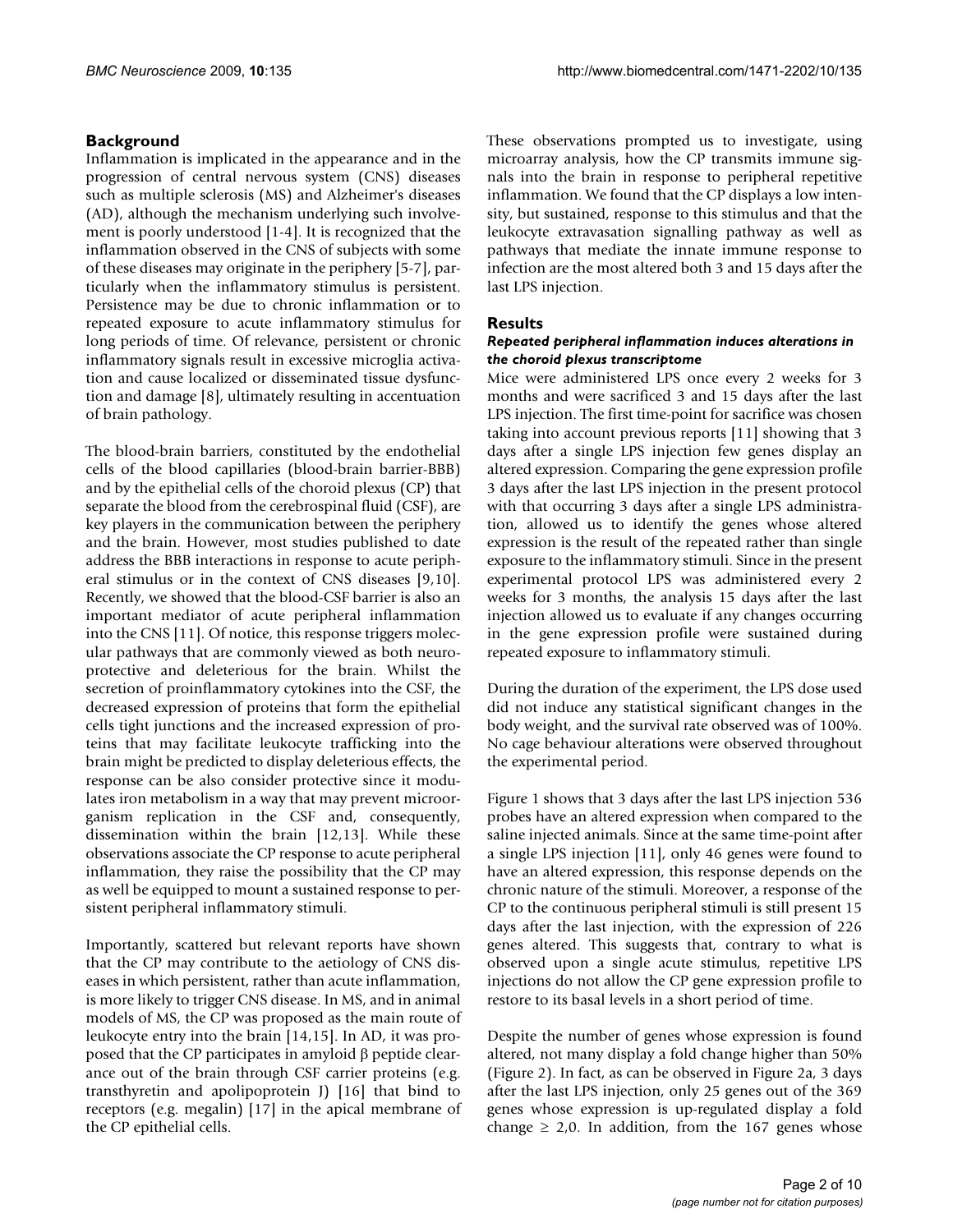

### Figure 1

**Chronic inflammation alters the choroid plexus gene expression profile**. Number of genes up-regulated (black) and down-regulated (gray) in the choroid plexus 3 and 15 days after the last LPS injection. All genes with a variation in expression of at least 10% (FDR 5%) were considered.

expression is down-modulated, none shows a strong down-modulation and only 5 display a decrease as low as 1,7 fold (Figure 2a). The fold changes are even smaller (but still statistically significant) at 15 days after the last LPS injection (Figure 2b); only 2 genes present a fold increase  $\geq 2.0$ .

Table 1 lists, taking into consideration the fold change, the 10 genes whose expression is most altered at 3 and 15 days after the last LPS injection.

To identify the genes whose altered expression was sustained we looked for those that had at least a 40% change, both at 3 and at 15 days after the last LPS stimulus. Only 7 up-regulated genes fulfil such criteria (Table 2).

# *Identification of altered gene pathways*

We next analysed, using the Ingenuity software, the pathways to which the genes with altered expression belong. From Table 3, it is clear that 15 days after the last LPS injection only a few genes within each biological pathway remained with altered expression. Interestingly, the signalling pathways in which a considerable number of



## Figure 2

**Fold changes in gene expression**. The fold change induced in most genes by the chronic stimulus is below 50%, both at 3 days (a) and at 15 days (b) after the last LPS injection.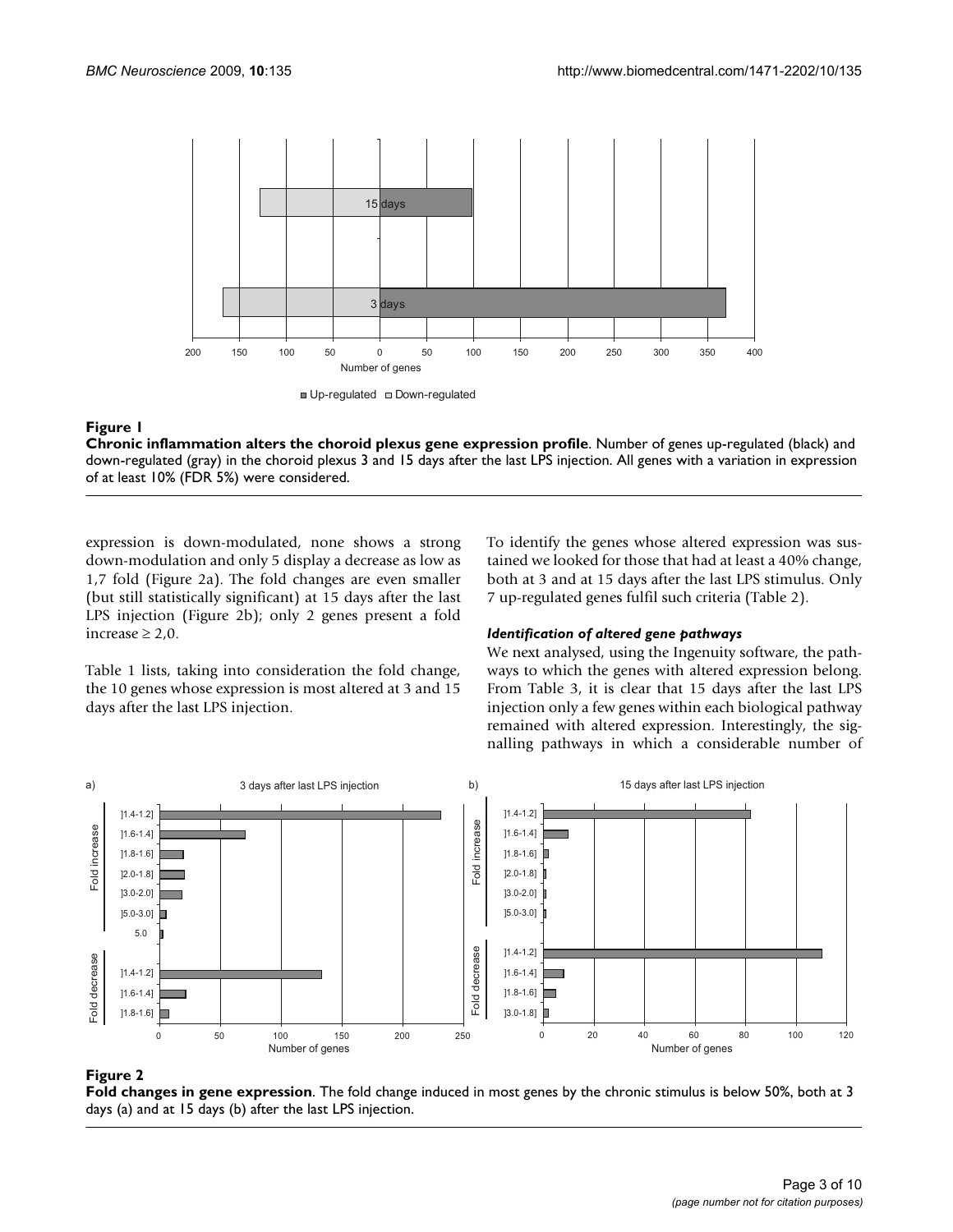| 3 days after last LPS injection |                    |                                                                   |                | 15 days after last LPS injection |                    |                                                           |                 |
|---------------------------------|--------------------|-------------------------------------------------------------------|----------------|----------------------------------|--------------------|-----------------------------------------------------------|-----------------|
| Up-regulated<br>Transcript      | Symbol             | <b>Definition</b>                                                 | Fold change    | Up-regulated<br>Transcript       | Symbol             | <b>Definition</b>                                         | Fold change     |
| NM_011315                       | Saa3               | Serum amyloid A 3                                                 | 12,1           | NM_016974.1                      | Dbp                | D site albumin promoter<br>binding protein                | 3,3             |
| NM_008161.1                     | Gpx3               | Glutathione peroxidase 3                                          | 6,7            | NM_145434.1                      | NrIdl              | Nuclear receptor<br>subfamily I group D<br>member I       | 2,5             |
| NM_017372.2                     | Lyzs               | Lysozyme                                                          | 4,2            | NM_008176.1                      | Cxcll              | Chemokine (C-X-C<br>motif) ligand l                       | 1,9             |
| NM_009252.1                     | Serpina3n          | Serine (or cysteine)<br>proteinase inhibitor clade<br>A member 3N | 3,8            | NM_017372.2                      | Lyzs               | Lysozyme                                                  | 1,7             |
| NM_008134.1                     | Glycam l           | Glycosylation dependent<br>cell adhesion molecule 1               | 3,7            | NM_011328.1                      | Sct                | Secretin                                                  | 1,6             |
| NM_030707                       | Msr2               | Macrophage scavenger<br>receptor 2                                | 3,2            | NM_008161.1                      | Gpx3               | Glutathione peroxidase 3                                  | 1,5             |
| NM_013653.1                     | Ccl <sub>5</sub>   | Chemokine (C-C motif)<br>ligand 5                                 | 3,1            | NM_175030.1                      | Tctex I d4         | Tctex1 domain<br>containing 4                             | 1,5             |
| NM_010185.2                     | Fcerlg             | Fc receptor IgE high affinity<br>I gamma polypeptide              | 2,9            | NM_010493.2                      | lcam l             | Intercellular adhesion<br>molecule                        | 1,5             |
| NM_007574.1                     | Cl <sub>qg</sub>   | Complement component I<br>q subcomponent gamma<br>polypeptide     | 2,8            | NM_009778.1                      | C3                 | Complement component<br>3                                 | $\mathsf{I}$ ,4 |
| NM_008491.1                     | Len2               | Lipocalin 2                                                       | 2,7            | NM_030707                        | Msr2               | Macrophage scavenger<br>receptor 2                        | ,4              |
| Down-regulated                  |                    |                                                                   | Down-regulated |                                  |                    |                                                           |                 |
| Transcript                      | Symbol             | <b>Definition</b>                                                 | Fold change    | Transcript                       | Symbol             | <b>Definition</b>                                         | Fold change     |
| XM_355574.1                     | Gnail              | Guanine nucleotide binding<br>protein alpha inhibiting I          | $-1,7$         | NM 007489.1                      | Arntl              | Aryl hydrocarbon<br>receptor nuclear<br>translocator-like | $-2,8$          |
| NM_177644.2                     | Rasal <sub>2</sub> | RAS protein activator like<br>2                                   | $-1,7$         | NM_175475.2                      | Cyp26b1            | Cytochrome P450 family<br>26 subfamily b<br>polypeptide I | $-2,3$          |
| NM_018824.2                     | Slc23a2            | Solute carrier family 23<br>(nucleobase transporters)<br>member 2 | $-1,7$         | NM_133903.2                      | Spon2              | Spondin 2 extracellular<br>matrix protein                 | $-1,7$          |
| NM_011638.3                     | <b>Tfrc</b>        | Transferrin receptor                                              | $-1,7$         | NM_029720.1                      | Creld <sub>2</sub> | Cysteine-rich with EGF-<br>like domains 2                 | $-1,6$          |
| NM_178404.2                     | Zc3hdc6            | Zinc finger CCCH type<br>containing 6                             | $-1,7$         | NM_175930.2                      | Rapgef5            | Rap guanine nucleotide<br>exchange factor (GEF) 5         | $-1,6$          |
| NM_013519.1                     | Foxc2              | Forkhead box C2                                                   | $-1,6$         | NM_198885.2                      | Scx                | <b>Scleraxis</b>                                          | $-1,6$          |
| NM_148930.2                     | Rbm <sub>5</sub>   | RNA binding motif protein<br>5                                    | $-1,6$         | NM_175930.2                      | Rapgef5            | Rap guanine nucleotide<br>exchange factor (GEF) 5         | $-1,6$          |
| NM_172310.1                     | Tars <sub>12</sub> | Threonyl-tRNA<br>synthetase-like 2                                | $-1,5$         | NM_207261.1                      | Kcnk18             | Potassium channel,<br>subfamily K, member 18              | $-1,5$          |
| NM_028021.1                     | Myh14              | Myosin, heavy polypeptide<br>$\overline{14}$                      | $-1,5$         | NM_013559.1                      | Hsp105             | Heat shock protein 105                                    | $-1,4$          |
| NM_009222.2                     | $S$ nap $23$       | Synaptosomal-associated<br>protein 23                             | $-1,5$         | NM_030143.2                      | Ddit4l             | DNA-damage-inducible<br>transcript 4-like                 | $-1,4$          |

#### **Table 1: List of genes whose expression is most altered at 3 and 15 days after last LPS injection.**

genes still have altered expression 15 days after the last injection of LPS are those related with leukocyte migration and with the complement cascade signalling.

In a previous report we characterized the kinetic gene expression profile [from 1 h up to 3 days] in response to a single LPS peripheral injection [11]. When the transcriptome of the CP at 3 days after this acute inflammatory stimulus is compared to that observed 3 days after the last injection of the repeated protocol reported here, it should be noted that: only 4 genes (rather than 12) of the acute phase response signalling pathway, 2 genes (rather than 7) encoding for chemokines, 2 genes (rather than 5) of the complement system and 3 (rather than 4) from the antigen presentation pathway are common in both responses. All other pathways, such as that involved in axonal guid-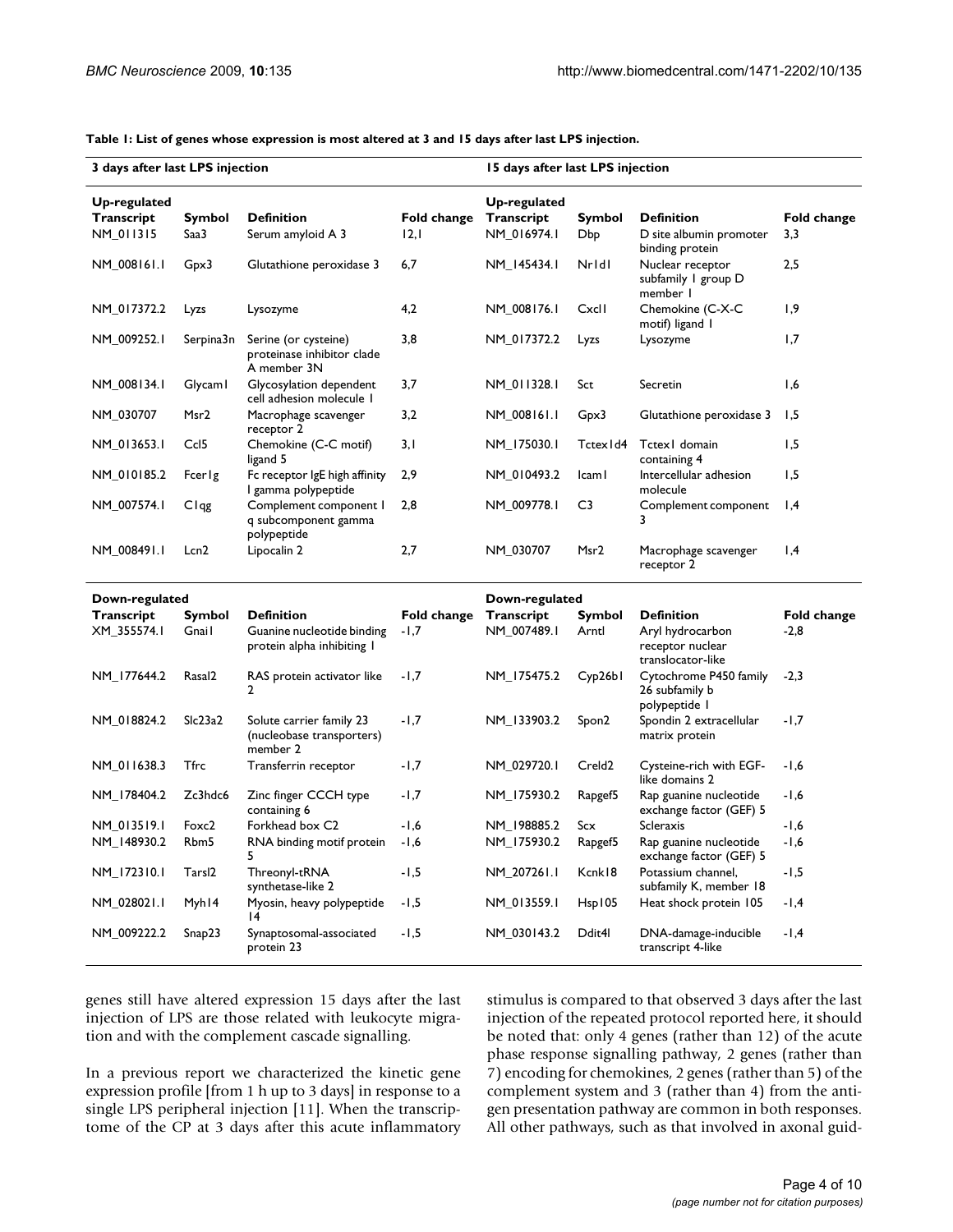| Genes altered 3 and 15 days after last LPS injection |                |                                  |             |                 |  |  |  |  |
|------------------------------------------------------|----------------|----------------------------------|-------------|-----------------|--|--|--|--|
|                                                      | Symbol         |                                  | Fold change |                 |  |  |  |  |
| <b>Transcript</b>                                    |                | <b>Definition</b>                | 3 days      | 15 days         |  |  |  |  |
| NM 008161.1                                          | Gpx3           | Glutathione peroxidase 3         | 6,7         | 1,5             |  |  |  |  |
| NM 017372.2                                          | Lyzs           | Lysozyme                         | 4,2         | 1,7             |  |  |  |  |
| NM 030707                                            | Msr2           | Macrophage scavenger receptor 2  | 3,2         | $\mathsf{I}$ ,4 |  |  |  |  |
| NM 009778.1                                          | C <sub>3</sub> | Complement component 3           | 2,6         | ,4              |  |  |  |  |
| NM 008176.1                                          | Cxcll          | Chemokine (C-X-C motif) ligand 1 | 2,0         | 1,9             |  |  |  |  |
| NM 011328.1                                          | Sct            | Secretin                         | 1,6         | 1,6             |  |  |  |  |
| NM 010493.2                                          | Icam I         | Intercellular adhesion molecule  | 1,5         | 1,5             |  |  |  |  |

**Table 2: Genes whose expression is at least 40% up-regulated both at 3 and 15 days after the last LPS injection.**

ance signalling, are only implicated when repeated stimuli are imposed, suggesting that most of these alterations are certainly associated with the chronicity of the model reported here.

#### *Confirmation of array results by qRT-PCR on a set of relevant genes*

Within each pathway, and using RNA extracted from CP pools of an independent experiment, a number of genes found up-regulated (*Lcn2*, *Serpin3n*, *Saa3*, *Cxcl1*, *Gpx3* and *Glycam1*) were chosen for qPCR analysis; this analysis confirmed the array data. Figure 3 exemplifies the expression levels of some of these genes. Relatively to the downregulated genes although all the genes tested showed a decreased expression they did not reach statistical significance (data not shown); this could be due to the fact that all the down-regulated genes showed only a slightly decrease in the array (Figure 2).

#### **Discussion and conclusion**

This study shows that sustained peripheral inflammation induced by repeated administration of LPS, every 2 weeks for 3 months, causes an altered CP transcriptome, 3 and 15 days after the last LPS injection. We have previously shown that an acute LPS injection triggers a rapid and transient alteration in the CP gene expression profile, that returns almost to basal levels after 3 days. In this study, we show that facing repeated LPS stimuli the number of genes whose expression is altered in the CP, compared with the number of genes altered 3 days after an acute LPS injection, is much higher. Another important difference is that when compared the present study with the overall CP response to acute LPS it is clear that the magnitude of the fold changes is now much lower. Therefore, we can conclude that the chronicity of the inflammatory stimuli alters the dynamics of the CP response. Indeed, it seems that the repeated injection of LPS induces, in the CP, a sustained transcription of specific genes encoding for molecules already found transiently altered upon a single LPS injection. These include molecules known to participate in the host response against microorganisms, elements of the complement and chemokines.

When the overall CP response is evaluated in terms of the major biological pathways, 3 days after the last LPS administration, the CP response is mainly characterized by the increased expression of genes encoding for chemokines, molecules of the complement, and molecules involved in leukocyte extravasation signalling and in the activation of NK, T and B cells. As expected, genes belonging to signalling transduction pathways are similarly altered and are known to mediate the regulation of genes encoding for molecules such as cytokines and molecules of the complement. Of notice, it is well established that a chronic inflammation can result in the inappropriate recruitment of leukocytes and cause localized or disseminated tissue dysfunction and damage. The "leukocyte extravasation signaling" pathway seems, in fact, the most altered both at 3 and 15 days after the last LPS treatment. This includes the increased expression of genes encoding for cell adhesion molecules such as ICAM-1, glycosylation dependent cell adhesion molecule 1 (*Glycam1*), mucosal vascular addressin cell adhesion molecule 1 (*Madcam1*), junction adhesion molecule 2 (*Jam2*) and selectin P ligand (*Selpl*); chemokines that are required for trafficking of immune cells from the blood into tissues such as *Xcl1*, *Ccl7*, *Cxcl1*, *Ccl2* and interleukins such as interleukine-16 (IL-16). Of notice, we did not find IL-16 expression influenced by acute inflammation [11]. IL-16 is a pleiotropic cytokine that is a natural ligand of CD4 [18,19] and has been identified at sites of allergic inflammation in both the murine and the human airway epithelium [20,21]. This cytokine is known as a chemoattractant for CD4+ T cells, monocytes, eosinophils and dendritic cells, with preferential chemoattractant activity for the CD4+ Th1 subset [22-24]. Despite the increased expression of genes encoding for molecules that participate in leukocyte recruitment, no changes were observed in the expression levels of genes that encode tight junction proteins, neither an increase in the number of cells was observed in the CSF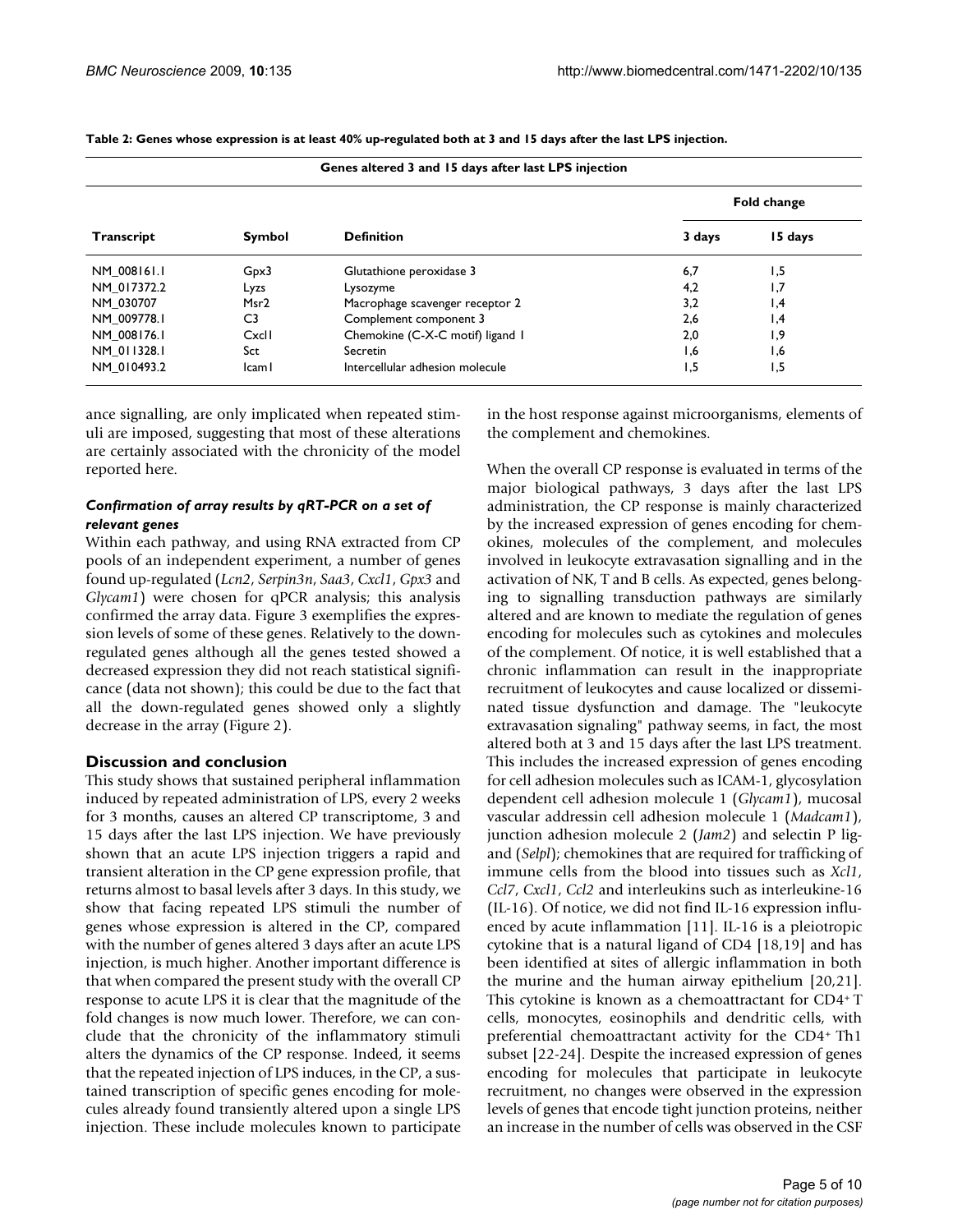**Table 3: Clustering of the genes whose expression is altered in the choroid plexus upon repeated peripheral LPS injection.**

| <b>Atered genes</b>       |                                          |                                                                                                                         |                                                  |  |  |  |  |  |
|---------------------------|------------------------------------------|-------------------------------------------------------------------------------------------------------------------------|--------------------------------------------------|--|--|--|--|--|
|                           |                                          | 3 days                                                                                                                  | 15 days                                          |  |  |  |  |  |
| <b>Signaling pathways</b> | Toll like receptor signaling             | TIr7; Mapk8; Cd14; Relb T                                                                                               | ÷,                                               |  |  |  |  |  |
|                           | T cell receptor signaling                | Mapk8; Nfat5;Btk; Vav1; Relb ↑; Rras2; Nfatc1 ↓                                                                         | Itk 1                                            |  |  |  |  |  |
|                           | B cell receptor signaling                | Fcgr2a; Bcl2a1; Mapk8; Nfat5; Map2k7; Rac2;<br>Fcgr2b; Inpp5d; Btk; Vav1; Relb 1; Rras2; Nfatc1;<br>Bci2II $\downarrow$ |                                                  |  |  |  |  |  |
|                           | SAPK JNK signaling                       | Gpr65; Gpr24; Mapk8; Map2k7; Rac2; Sh2d2a 1;<br>Rras2; Fadd; Nfatc1; Egfr ↓                                             | Gng I I; Gpr 34 $\uparrow$ ; Dusp 8 $\downarrow$ |  |  |  |  |  |
|                           | Natural killer signaling                 | Fcer Ig; Tyrobp; Siglec7; Rac2; KIrd1; Inpp5d; Vav1;<br>Hest $\uparrow$ : Rras2 $\downarrow$                            | KIrd I; Siglec7 1                                |  |  |  |  |  |
|                           | NF-kB signaling                          | TIr7; Tnfsf13b; Mapk8; Map2k7; Relb 1; Rras2; Egf;<br>Tnfsf11; Egfr $\downarrow$                                        | Tnfsf13b $\uparrow$                              |  |  |  |  |  |
|                           | JAK/STAT signaling                       | Stat3 ↑: Rras2 ↓                                                                                                        |                                                  |  |  |  |  |  |
|                           | cAMP mediated signaling                  | Rgs10; Grm3; Stat3 ↑; Gnai; Grk4; Cngb1; Rgs12 ↓                                                                        | Adcy9; Crem ↓                                    |  |  |  |  |  |
|                           | Interferon signaling                     | lsgf3g; Tap1; lfngr2; lfitm1; lfitm3; lfi205; lrf5; lfngr2                                                              | Ifitm $\int$                                     |  |  |  |  |  |
|                           | GM-CSF signaling                         | Bcl2a1; Stat3 $\uparrow$ ; Rras2; Bcl211 $\downarrow$                                                                   |                                                  |  |  |  |  |  |
|                           | Integrin signaling                       | Mapk8; Actin4; Rac2 ↑; Rras2; Egfr ↓                                                                                    | Itgae; Itgb7 $\uparrow$                          |  |  |  |  |  |
|                           | IL-10 signaling                          | III Ora; Tcgr2a; Mapk8; Cd14; Fcgr2b; Stat3; Relb 1                                                                     |                                                  |  |  |  |  |  |
|                           | IL-6 signaling                           | Mapk8; Map2k7; Cd14; Stat3; Relb ↑; Rras2 ↓                                                                             | L.                                               |  |  |  |  |  |
|                           | IL-4 signaling                           | Nfat5; II2rg; Inpp5d ↑; Rras2; Nfatc1 ↓                                                                                 |                                                  |  |  |  |  |  |
|                           | IL-2 signaling                           | Mapk8; II2rg $\uparrow$ ; Rras2 $\downarrow$                                                                            |                                                  |  |  |  |  |  |
|                           | Complement/coagulation cascade signaling | C3; C1qa; C1qb; C1qg; Vwf; Serping1; C2 1                                                                               | Serpind1; C1qg; C1qa; C3 ↓                       |  |  |  |  |  |
|                           | Apoptosis signaling                      | Casp1; Bcl2a1; Mapk8; Map2k7; Relb 1; Rras2;<br>Bcl2II; Ecfr; Bcl2 $\downarrow$                                         | Card $14$                                        |  |  |  |  |  |
|                           | Antigen presentation pathway             | B2m; H2-T23; Tap1; Psmb9 $\uparrow$                                                                                     |                                                  |  |  |  |  |  |
| Acute phase response      | Acute phase proteins                     | Serping1; Map2k7; C3; Mapk8;Saa3;Vwf; Stat3; Slp;<br>C2; serpina3n $\uparrow$ ; Fn1; Rras2 $\downarrow$                 | C3 ↑                                             |  |  |  |  |  |
| Leukocyte migration       | Leukocyte extravasation signaling        | Ncf2; Selpl; Mapk8; Cyba; Jam2; Actn4; Rac2;<br>Mmp23; Icam1; Glycam1; Madcam1; Timp1; Btk;<br>Vav I ↑: Gnai ↓          | Icam I; Itk; Cyba T                              |  |  |  |  |  |
|                           | Extracellular matrix                     | Timp1; Dcn; Lamb2; Fbln1; Mmp23; Tecta; Emid1 1;<br>Fn I $\downarrow$                                                   | Tnc; Spon2 $\downarrow$                          |  |  |  |  |  |
|                           | Cytokine signaling                       | II16; Ccl5; Cxcl1; Ccl7; Ccl13; Xcl1; Cxcl16; Ccl2 ↑;<br>Gnail; Rras $2 \downarrow$                                     | Cxcl1; Ccl7; Xcl1; Ccl2 1                        |  |  |  |  |  |
|                           | Actin cytoskeleton signaling             | Nckap II; Gpr65; Gpr34; Actn4; Kng1; Rac2; Cd14;<br>Vav I 1; Rras2; Fgf7; Egf; Myh I 4; Fn I; Egfr ↓                    | Gpr34 ↑                                          |  |  |  |  |  |
|                           | Axonal guidance signaling                | Igf1; Nfat5; Rac2; Fes 1; Gnai1; Slit2; Rras2; Rgma;<br>Nfatc1; Egf; Egfr $\downarrow$                                  | Rgmb 1                                           |  |  |  |  |  |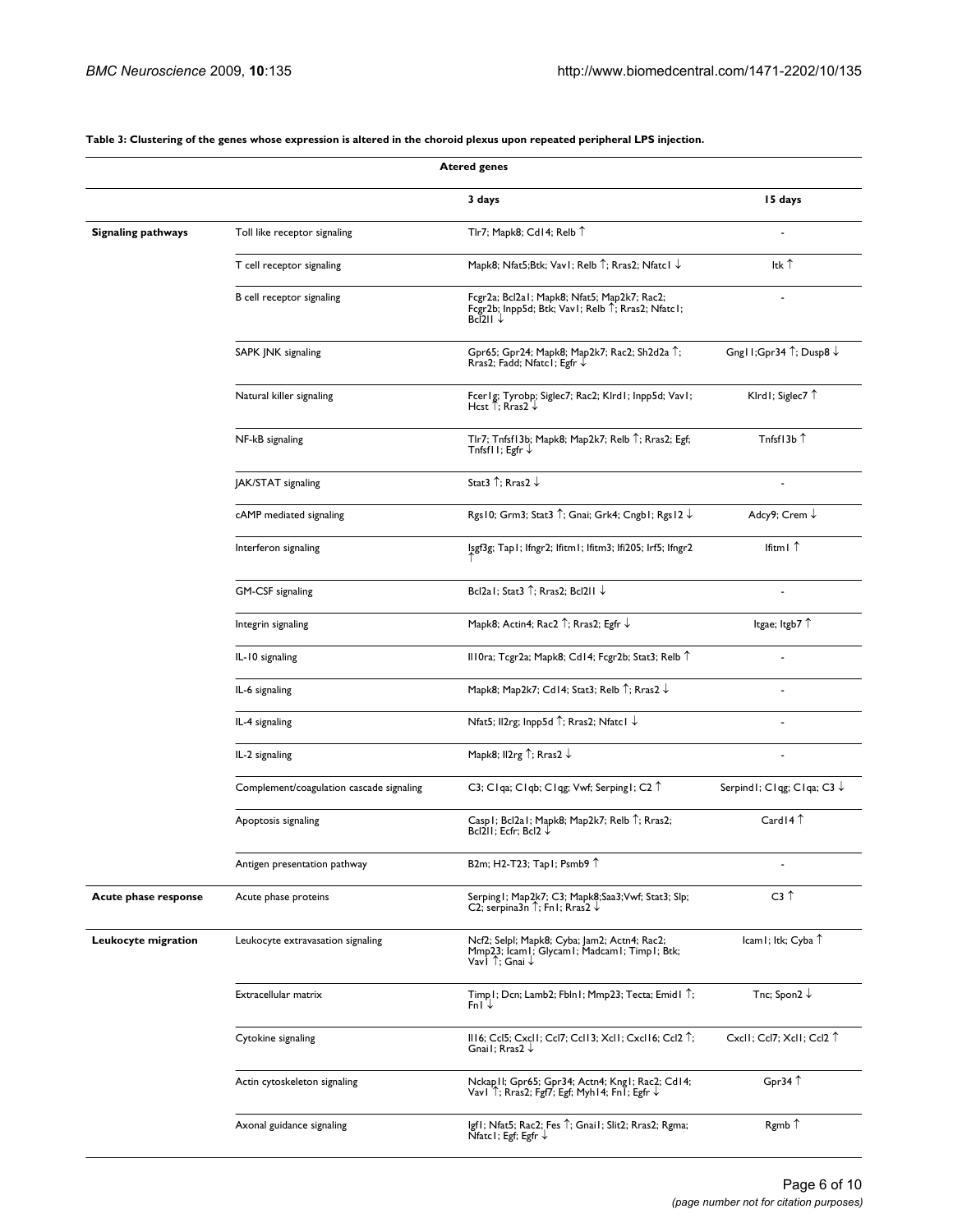

**qRT-PCR analysis of the expression of selected genes**. Confirming the array results, the expression of *Lcn2*, *Serpina3n*, *Saa3*, *Cxcl1*, *Gpx3*, and *Glycam1* (a-f) was found up-regulated by qRT-PCR.

or gross morphological changes in the CP (data not shown). It is therefore important to further understand whether the repeated exposure to peripheral inflammation ultimately results in the entry of immune cells into the brain, or whether additional conditions are necessary for such to occur.

Another interesting finding is the effect of repeated exposure to LPS in the expression of genes that encode for proteins involved in axonal guidance. This suggests that the chronicity of the stimulus can induce alterations in the normal neuronal morphology and neuronal plasticity. One of such molecules whose gene expression is decreased is the slit homolog 2 (*Slit2*). Interestingly SLIT, a secreted protein known for its role of repulsion in axon guidance and neuronal migration [25,26], can also inhibit leukocyte chemotaxis induced by chemotactic factors [26]. In addition to *Slit2*, the expression of the gene encoding for the RGM domain family member A (*Rgma*) is decreased in the CP after sustained inflammation. RGMa is suggested to inhibit axon growth and synapse formation [27]. In normal brains, RGMa expression is detected on the perikarya of some neurons, CP, smooth muscle, endothelial cells, oligodendrocytes, and myelinated white matter fibers [28]. Interestingly, and probably also with impact on the brain parenchyma, is the altered expression of the gene encoding for secretin which is

increased at both time points analysed, and one of the most altered 15 days after the last LPS injection. The secretin gene is known to be expressed in several developing brain regions namely by the CP [29]. The up regulation of its expression may be protective for the brain parenchyma in response to LPS since secretin deficient mice display impaired synaptic plasticity in the CA1 area of the hippocampus [30] and given the neuroprotective role secretin exerts on neuronal progenitor cells against ethanol-mediated neurotoxicity [31]. While some proteins secreted into the CSF may exert a function in the brain parenchyma, others may influence the CP in itself. Among these is glutathione peroxidase 3. By participating in the detoxification of reactive oxygen spices, which are formed during an inflammatory response, the increased expression of this antioxidant defence enzyme [32] can be protective to the CP epithelial cells.

Further comparison between the gene expression profiles after exposure to a single or to repeated LPS injections, shows that in chronicity the fold change is considerably smaller. However, it should be noted that the expression of some CP genes seems solely altered after the repeated stimulation. Among these are genes encoding for proteins of the S100 family. The S100 family of calcium-binding proteins comprises a new group of pro-inflammatory molecules that has been discussed in the context of MS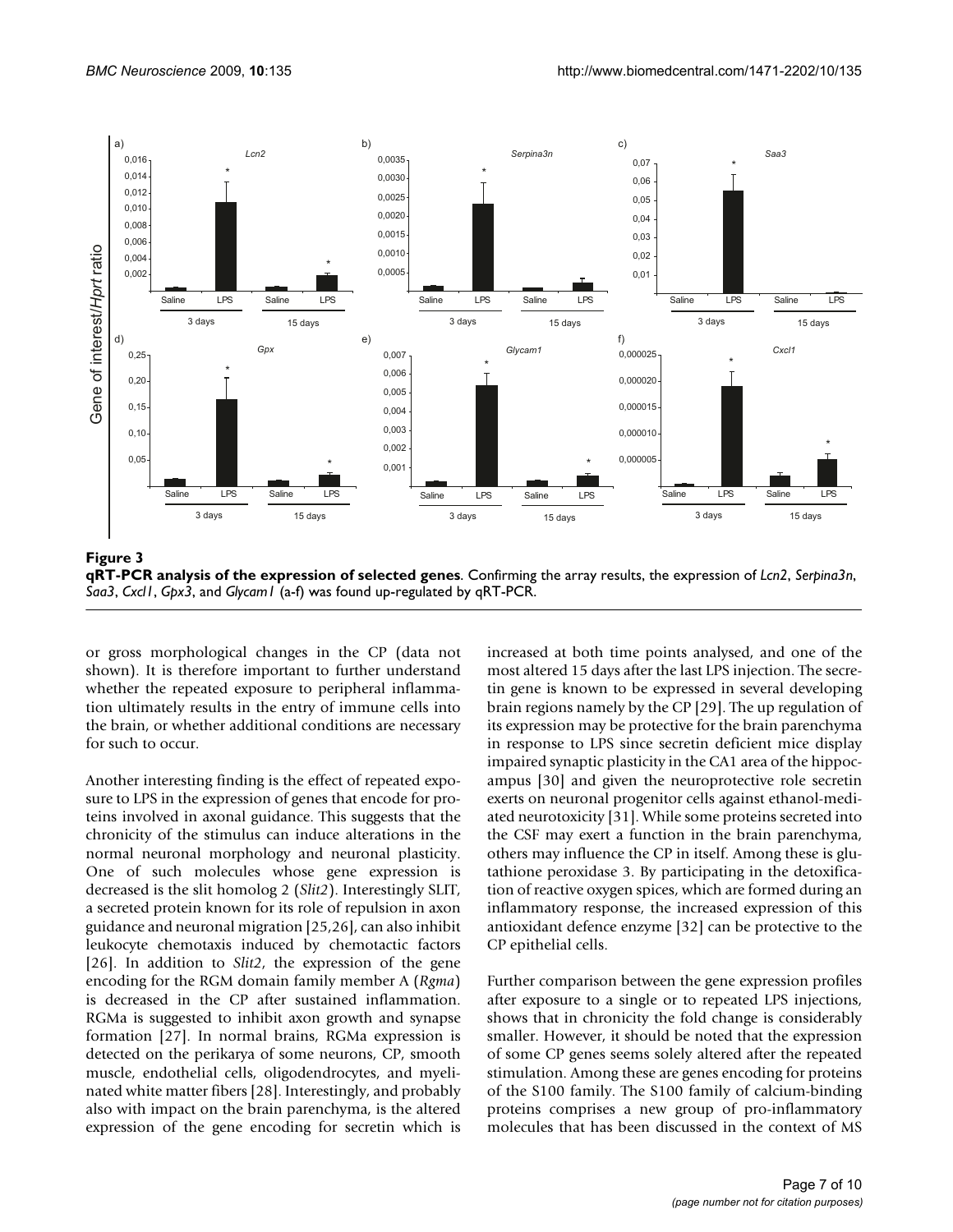[33] and of AD [34]. Here we show increased levels of S100a8 and S100a9. Another molecule exclusively induced during the chronic treatment is the macrophage scavenger receptor 2 (*Msr2*). Scavenger receptors (SRs), initially described on macrophages as high-affinity receptors for acetylated low-density lipoproteins, comprise several receptor classes [35,36] and are expressed in various cell types. SRs have a role in the binding and internalization of many unrelated ligands, such as fibrillar β-amyloid, lipids, glycated collagen and apoptotic cells and, therefore, are important for tissue homeostasis. The upregulated expression of this gene could indicate a protective role of the CP in the progression of diseases such as AD. As referred above, clearance of amyloid β peptide out of the brain is reported to occur through the megalin and low-density lipoprotein receptor-related protein receptors that are SRs [37].

The CP is composed of a vascularized stroma surrounded by a tight layer of epithelial cells that are responsible for producing most of the CSF. Therefore any alteration in the CP gene expression profile may influence the CSF composition, which may then be transmitted to the brain parenchyma. While many of the genes whose expression we found altered in the present study are expressed in the CP epithelial cells [11,12], we cannot exclude the contribution of other cells of the CP stroma, such as endothelial cells and macrophages in the observed response.

In summary, we describe here that the CP displays a sustained response to a repeated inflammatory stimulus induced in the periphery. Importantly, this response seems to share some mechanisms previously described for the BBB, which include the activation of adhesion and chemoattraction signals in endothelial cells in CNS diseases such as MS [9,38]. Therefore, both the blood-CSF barrier and the BBB seem equipped to convey signals to the brain parenchyma in response to both acute and chronic inflammation. Future studies should further investigate the role of the CP response in the context of CNS disorders.

# **Methods**

# *Animals and LPS injection*

All experiments were conducted using 8-9 week-old C57BL/6 male mice (Charles River, Barcelona, Spain), in accordance with the European Community Council Directive 86/09/EEC guidelines for the care and handling of laboratory animals. Animals were maintained in 12 h light/dark cycles at 22-24°C and 55% humidity and fed with regular rodent's chow and tap water *ad libitum*. Animals were handled for 1 week prior to the beginning of the experiment, in order to reduce the stress induced by the injection. Animals were given LPS (*Escherichia coli*, serotype O26:B6; Sigma, St. Louis, USA) (5 μg/g body weight) intraperitoneally (*i.p*.); control animals were injected with vehicle (0.9% NaCl) alone. Mice received *i.p*. LPS or vehicle once every 2 weeks for 3 months. Animals were sacrificed 3 or 15 days after the last injection, under anesthesia with ketamine hydrochloride (150 mg/ Kg) plus medetomidine (0.3 mg/Kg), and transcardially perfused with cold saline. CP isolation was made under conventional light microscopy (SZX7, Olympus, Hamburg, Germany) and tissue was rapidly removed, frozen in dry ice and stored at -80°C. For the microarray experiment three polls of CP (from 3 animals each) were prepared for each experimental group and for each time point. For the qRT-PCR study five pools of CP (from 3 animals each) were used for each experimental group and for each time point.

# *Microarray experimental design and data analysis*

Total RNA was isolated using Trizol reagent (Invitrogen, Calrsbad, CA, USA). Total RNA quality was assessed using the Agilent Bioanalyzer (Santa Clara, CA, USA). After quality assessment, 100 ng of total RNA from 3 control pools and 3 LPS pools, for each time point, were amplified and labelled with Illumina TotalPrep RNA Amplification Kit according to manufacturer instructions. Each pool was composed of CP collected from 3 animals. The labelled cRNA was then hybridized using Illumina recommended protocol in a total of two Illumina Wholegenome Mouseref-8 expression Beadchips (San Diego, CA, USA). This mouse beadchip contains eight arrays, each comprising a total of 24,000 well-annotated RefSeq transcripts.

After scanning, raw data from BeadStudio software (San Diego, CA, USA) was read into R/Bioconductor. Quality control using inter-array Pearson correlation and clustering based on variance allowed us to ensure that there was reproducibility between the replicates (data not shown). Data was normalized using quantile normalization. A linear model was applied to the normalized data using Limma package in R/Bioconductor [39]. The CP transcriptome of the LPS injected animals was analysed and compared with that of control animals. A contrast analysis was applied and differentially expressed genes were selected using a Bayesian approach with a false discovery rate (FDR) of 5%. The differentially expressed genes were categorized using Gene Ontology from Biomart [http://](http://www.biomart.org/) [www.biomart.org/](http://www.biomart.org/) or Ingenuity tools (Redwood City, CA, USA). Enrichment analysis was performed using the DAVID <http://david.niaid.nih.gov/david/ease.htm>and the Ingenuity software's.

#### *Gene expression measurements by qRT-PCR*

500 ng of total RNA, isolated as described above, were amplified using a SuperScript RNA Amplification System (Invitrogen) according to the manufacturer's instructions.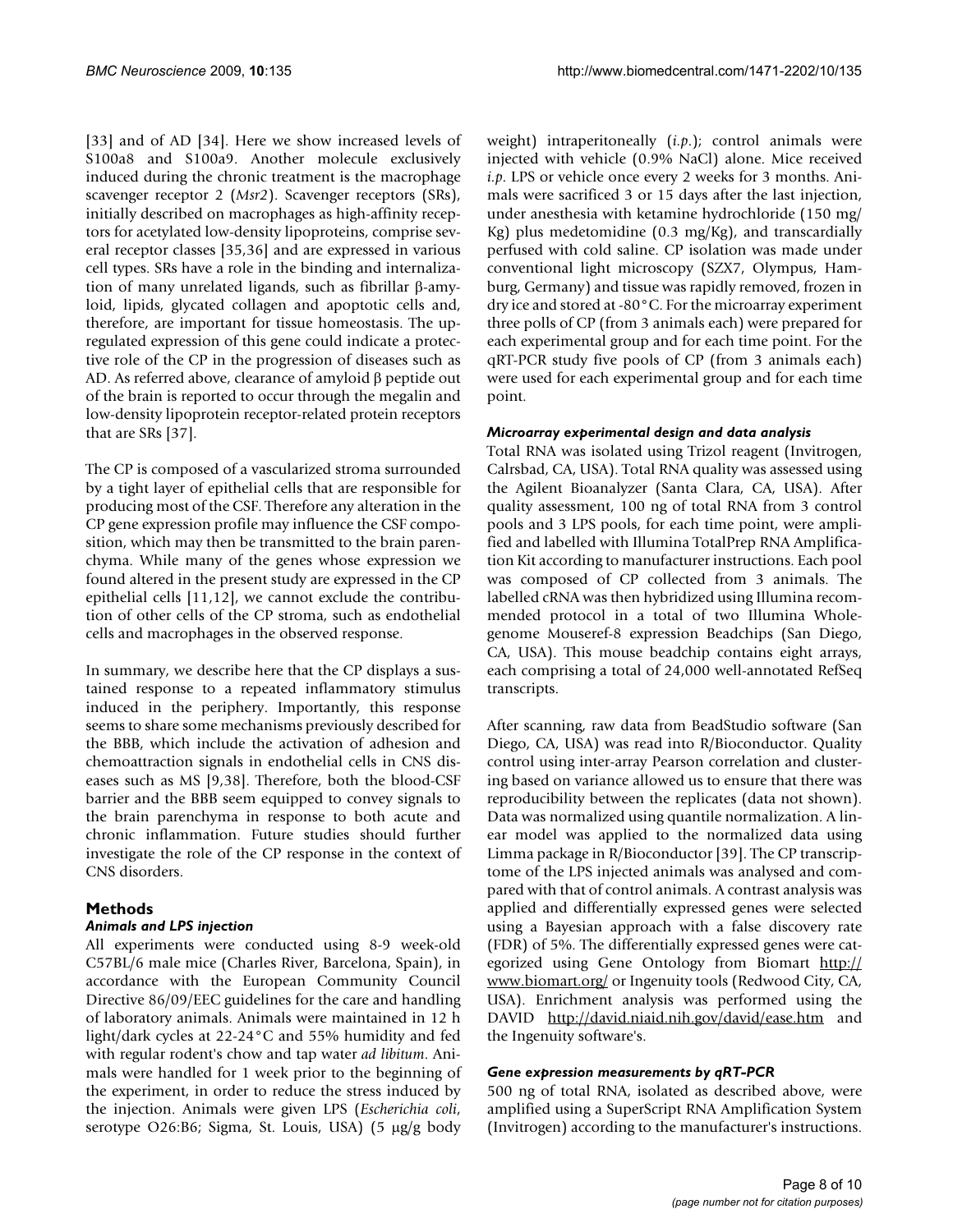After amplification, RNA was reverse transcribed into first strand cDNA using random hexamers of the superscript first-strand synthesis system for RT-PCR (Invitrogen).

qRT-PCR analysis was used to measure the expression levels of selected mRNA transcripts. Primers were designed using the Primer3 software [40] on the basis of the respective GenBank sequences. The expression level of the reference gene hypoxanthine guanine phosphoribosyl transferase (*Hprt*) (accession number from GenBank: NM 013556) was used as internal standard for normalization. All the other accession numbers and primers sequences are available upon request. Reactions using equal amounts of total RNA from each sample were carried out on a CFX 96™ real-time system instrument (Bio-Rad Laboratories, Hercules, CA, USA) with the QuantiTect SYBR Green RT-PCR reagent kit (Qiagen, Hamburg, Germany) according to the manufacturer's instructions. Product fluorescence was detected at the end of the elongation cycle. All melting curves exhibited a single sharp peak at the expected temperature.

### *Statistical analysis*

Values are reported as mean  $\pm$  SEM. Statistical significance was determined using the non-parametric Mann-Whitney test, with differences considered significant at p < 0.05.

# **Authors' contributions**

JAP, MCN, JCS, NS: conception and design, analysis and data interpretation. FM, JCS: conception and design, acquisition of data and analysis and interpretation of data. GC, DHG: microarray analysis and data interpretation. All authors read and approved the final manuscript.

# **Acknowledgements**

This work was supported by a grant from the DANA foundation; Marques F is recipient of a fellowship from Fundação para a Ciência e Tecnologia FCT/FEDER.

# **References**

- 1. Cunningham C, Wilcockson DC, Campion S, Lunnon K, Perry VH: **[Central and systemic endotoxin challenges exacerbate the](http://www.ncbi.nlm.nih.gov/entrez/query.fcgi?cmd=Retrieve&db=PubMed&dopt=Abstract&list_uids=16207887) local inflammatory response and increase neuronal death [during chronic neurodegeneration.](http://www.ncbi.nlm.nih.gov/entrez/query.fcgi?cmd=Retrieve&db=PubMed&dopt=Abstract&list_uids=16207887)** *J Neurosci* 2005, **25(40):**9275-9284.
- 2. Chen H, O'Reilly EJ, Schwarzschild MA, Ascherio A: **[Peripheral](http://www.ncbi.nlm.nih.gov/entrez/query.fcgi?cmd=Retrieve&db=PubMed&dopt=Abstract&list_uids=17890755) [inflammatory biomarkers and risk of Parkinson's disease.](http://www.ncbi.nlm.nih.gov/entrez/query.fcgi?cmd=Retrieve&db=PubMed&dopt=Abstract&list_uids=17890755)** *Am J Epidemiol* 2008, **167(1):**90-95.
- 3. Tan ZS, Beiser AS, Vasan RS, Roubenoff R, Dinarello CA, Harris TB, Benjamin EJ, Au R, Kiel DP, Wolf PA, *et al.*: **[Inflammatory markers](http://www.ncbi.nlm.nih.gov/entrez/query.fcgi?cmd=Retrieve&db=PubMed&dopt=Abstract&list_uids=17536046) [and the risk of Alzheimer disease: the Framingham Study.](http://www.ncbi.nlm.nih.gov/entrez/query.fcgi?cmd=Retrieve&db=PubMed&dopt=Abstract&list_uids=17536046)** *Neurology* 2007, **68(22):**1902-1908.
- 4. Qin L, Wu X, Block ML, Liu Y, Breese GR, Hong JS, Knapp DJ, Crews FT: **[Systemic LPS causes chronic neuroinflammation and](http://www.ncbi.nlm.nih.gov/entrez/query.fcgi?cmd=Retrieve&db=PubMed&dopt=Abstract&list_uids=17203472) [progressive neurodegeneration.](http://www.ncbi.nlm.nih.gov/entrez/query.fcgi?cmd=Retrieve&db=PubMed&dopt=Abstract&list_uids=17203472)** *Glia* 2007, **55(5):**453-462.
- 5. Bar-Or A: **[The immunology of multiple sclerosis.](http://www.ncbi.nlm.nih.gov/entrez/query.fcgi?cmd=Retrieve&db=PubMed&dopt=Abstract&list_uids=18256985)** *Semin Neurol* 2008, **28(1):**29-45.
- 6. Cunningham C, Campion S, Lunnon K, Murray CL, Woods JF, Deacon RM, Rawlins JN, Perry VH: **[Systemic inflammation induces](http://www.ncbi.nlm.nih.gov/entrez/query.fcgi?cmd=Retrieve&db=PubMed&dopt=Abstract&list_uids=18801476) [acute behavioral and cognitive changes and accelerates neu](http://www.ncbi.nlm.nih.gov/entrez/query.fcgi?cmd=Retrieve&db=PubMed&dopt=Abstract&list_uids=18801476)[rodegenerative disease.](http://www.ncbi.nlm.nih.gov/entrez/query.fcgi?cmd=Retrieve&db=PubMed&dopt=Abstract&list_uids=18801476)** *Biol Psychiatry* 2009, **65(4):**304-312.
- 7. Teeling JL, Felton LM, Deacon RM, Cunningham C, Rawlins JN, Perry VH: **[Sub-pyrogenic systemic inflammation impacts on brain](http://www.ncbi.nlm.nih.gov/entrez/query.fcgi?cmd=Retrieve&db=PubMed&dopt=Abstract&list_uids=17367989) [and behavior, independent of cytokines.](http://www.ncbi.nlm.nih.gov/entrez/query.fcgi?cmd=Retrieve&db=PubMed&dopt=Abstract&list_uids=17367989)** *Brain Behav Immun* 2007, **21(6):**836-850.
- 8. Dilger RN, Johnson RW: **[Aging, microglial cell priming, and the](http://www.ncbi.nlm.nih.gov/entrez/query.fcgi?cmd=Retrieve&db=PubMed&dopt=Abstract&list_uids=18495785) [discordant central inflammatory response to signals from](http://www.ncbi.nlm.nih.gov/entrez/query.fcgi?cmd=Retrieve&db=PubMed&dopt=Abstract&list_uids=18495785) [the peripheral immune system.](http://www.ncbi.nlm.nih.gov/entrez/query.fcgi?cmd=Retrieve&db=PubMed&dopt=Abstract&list_uids=18495785)** *J Leukoc Biol* 2008, **84(4):**932-939.
- 9. Engelhardt B, Ransohoff RM: **[The ins and outs of T-lymphocyte](http://www.ncbi.nlm.nih.gov/entrez/query.fcgi?cmd=Retrieve&db=PubMed&dopt=Abstract&list_uids=16039904) [trafficking to the CNS: anatomical sites and molecular](http://www.ncbi.nlm.nih.gov/entrez/query.fcgi?cmd=Retrieve&db=PubMed&dopt=Abstract&list_uids=16039904) [mechanisms.](http://www.ncbi.nlm.nih.gov/entrez/query.fcgi?cmd=Retrieve&db=PubMed&dopt=Abstract&list_uids=16039904)** *Trends Immunol* 2005, **26(9):**485-495.
- 10. Engelhardt B: **[Regulation of immune cell entry into the central](http://www.ncbi.nlm.nih.gov/entrez/query.fcgi?cmd=Retrieve&db=PubMed&dopt=Abstract&list_uids=17068976) [nervous system.](http://www.ncbi.nlm.nih.gov/entrez/query.fcgi?cmd=Retrieve&db=PubMed&dopt=Abstract&list_uids=17068976)** *Results Probl Cell Differ* 2006, **43:**259-280.
- 11. Marques F, Sousa JC, Coppola G, Falcao AM, Rodrigues AJ, Geschwind DH, Sousa N, Correia-Neves M, Palha JA: **[Kinetic pro](http://www.ncbi.nlm.nih.gov/entrez/query.fcgi?cmd=Retrieve&db=PubMed&dopt=Abstract&list_uids=19240744)[file of the transcriptome changes induced in the choroid](http://www.ncbi.nlm.nih.gov/entrez/query.fcgi?cmd=Retrieve&db=PubMed&dopt=Abstract&list_uids=19240744) [plexus by peripheral inflammation.](http://www.ncbi.nlm.nih.gov/entrez/query.fcgi?cmd=Retrieve&db=PubMed&dopt=Abstract&list_uids=19240744)** *J Cereb Blood Flow Metab* 2009, **29(5):**921-932.
- 12. Marques F, Rodrigues AJ, Sousa JC, Coppola G, Geschwind DH, Sousa N, Correia-Neves M, Palha JA: **[Lipocalin 2 is a choroid plexus](http://www.ncbi.nlm.nih.gov/entrez/query.fcgi?cmd=Retrieve&db=PubMed&dopt=Abstract&list_uids=17895910) [acute-phase protein.](http://www.ncbi.nlm.nih.gov/entrez/query.fcgi?cmd=Retrieve&db=PubMed&dopt=Abstract&list_uids=17895910)** *J Cereb Blood Flow Metab* 2008, **28(3):**450-455.
- 13. Marques F, Falcao AM, Sousa JC, Coppola G, Geschwind D, Sousa N, Correia-Neves M, Palha JA: **[Altered iron metabolism is part of](http://www.ncbi.nlm.nih.gov/entrez/query.fcgi?cmd=Retrieve&db=PubMed&dopt=Abstract&list_uids=19213835) [the choroid plexus response to peripheral inflammation.](http://www.ncbi.nlm.nih.gov/entrez/query.fcgi?cmd=Retrieve&db=PubMed&dopt=Abstract&list_uids=19213835)** *Endocrinology* 2009, **150(6):**2822-2828.
- Brown DA, Sawchenko PE: [Time course and distribution of](http://www.ncbi.nlm.nih.gov/entrez/query.fcgi?cmd=Retrieve&db=PubMed&dopt=Abstract&list_uids=17348011) **[inflammatory and neurodegenerative events suggest struc](http://www.ncbi.nlm.nih.gov/entrez/query.fcgi?cmd=Retrieve&db=PubMed&dopt=Abstract&list_uids=17348011)tural bases for the pathogenesis of experimental autoim[mune encephalomyelitis.](http://www.ncbi.nlm.nih.gov/entrez/query.fcgi?cmd=Retrieve&db=PubMed&dopt=Abstract&list_uids=17348011)** *J Comp Neurol* 2007, **502(2):**236-260.
- Reboldi A, Coisne C, Baumjohann D, Benvenuto F, Bottinelli D, Lira S, Uccelli A, Lanzavecchia A, Engelhardt B, Sallusto F: **[C-C chemok](http://www.ncbi.nlm.nih.gov/entrez/query.fcgi?cmd=Retrieve&db=PubMed&dopt=Abstract&list_uids=19305396)[ine receptor 6-regulated entry of T\(H\)-17 cells into the CNS](http://www.ncbi.nlm.nih.gov/entrez/query.fcgi?cmd=Retrieve&db=PubMed&dopt=Abstract&list_uids=19305396) through the choroid plexus is required for the initiation of [EAE.](http://www.ncbi.nlm.nih.gov/entrez/query.fcgi?cmd=Retrieve&db=PubMed&dopt=Abstract&list_uids=19305396)** *Nat Immunol* 2009, **10(5):**514-523.
- 16. Golabek A, Marques MA, Lalowski M, Wisniewski T: **[Amyloid beta](http://www.ncbi.nlm.nih.gov/entrez/query.fcgi?cmd=Retrieve&db=PubMed&dopt=Abstract&list_uids=7659297) [binding proteins in vitro and in normal human cerebrospinal](http://www.ncbi.nlm.nih.gov/entrez/query.fcgi?cmd=Retrieve&db=PubMed&dopt=Abstract&list_uids=7659297) [fluid.](http://www.ncbi.nlm.nih.gov/entrez/query.fcgi?cmd=Retrieve&db=PubMed&dopt=Abstract&list_uids=7659297)** *Neurosci Lett* 1995, **191(1-2):**79-82.
- 17. Carro E, Spuch C, Trejo JL, Antequera D, Torres-Aleman I: **[Choroid](http://www.ncbi.nlm.nih.gov/entrez/query.fcgi?cmd=Retrieve&db=PubMed&dopt=Abstract&list_uids=16306401) [plexus megalin is involved in neuroprotection by serum insu](http://www.ncbi.nlm.nih.gov/entrez/query.fcgi?cmd=Retrieve&db=PubMed&dopt=Abstract&list_uids=16306401)[lin-like growth factor I.](http://www.ncbi.nlm.nih.gov/entrez/query.fcgi?cmd=Retrieve&db=PubMed&dopt=Abstract&list_uids=16306401)** *J Neurosci* 2005, **25(47):**10884-10893.
- 18. Berman JS, Cruikshank WW, Center DM, Theodore AC, Beer DJ: **[Chemoattractant lymphokines specific for the helper/](http://www.ncbi.nlm.nih.gov/entrez/query.fcgi?cmd=Retrieve&db=PubMed&dopt=Abstract&list_uids=3161625) [inducer T-lymphocyte subset.](http://www.ncbi.nlm.nih.gov/entrez/query.fcgi?cmd=Retrieve&db=PubMed&dopt=Abstract&list_uids=3161625)** *Cell Immunol* 1985, **95(1):**105-112.
- 19. Cruikshank W, Center DM: **[Modulation of lymphocyte migra](http://www.ncbi.nlm.nih.gov/entrez/query.fcgi?cmd=Retrieve&db=PubMed&dopt=Abstract&list_uids=7042841)[tion by human lymphokines. II. Purification of a lymphotac](http://www.ncbi.nlm.nih.gov/entrez/query.fcgi?cmd=Retrieve&db=PubMed&dopt=Abstract&list_uids=7042841)[tic factor \(LCF\).](http://www.ncbi.nlm.nih.gov/entrez/query.fcgi?cmd=Retrieve&db=PubMed&dopt=Abstract&list_uids=7042841)** *J Immunol* 1982, **128(6):**2569-2574.
- 20. Laberge S, Pinsonneault S, Varga EM, Till SJ, Nouri-Aria K, Jacobson M, Cruikshank WW, Center DM, Hamid Q, Durham SR: **[Increased](http://www.ncbi.nlm.nih.gov/entrez/query.fcgi?cmd=Retrieve&db=PubMed&dopt=Abstract&list_uids=10932073) [expression of IL-16 immunoreactivity in bronchial mucosa](http://www.ncbi.nlm.nih.gov/entrez/query.fcgi?cmd=Retrieve&db=PubMed&dopt=Abstract&list_uids=10932073) after segmental allergen challenge in patients with asthma.** *J Allergy Clin Immunol* 2000, **106(2):**293-301.
- 21. De Bie JJ, Jonker EH, Henricks PA, Hoevenaars J, Little FF, Cruikshank WW, Nijkamp FP, Van Oosterhout AJ: **[Exogenous interleukin-16](http://www.ncbi.nlm.nih.gov/entrez/query.fcgi?cmd=Retrieve&db=PubMed&dopt=Abstract&list_uids=12569988) [inhibits antigen-induced airway hyper-reactivity, eosi](http://www.ncbi.nlm.nih.gov/entrez/query.fcgi?cmd=Retrieve&db=PubMed&dopt=Abstract&list_uids=12569988)[nophilia and Th2-type cytokine production in mice.](http://www.ncbi.nlm.nih.gov/entrez/query.fcgi?cmd=Retrieve&db=PubMed&dopt=Abstract&list_uids=12569988)** *Clin Exp Allergy* 2002, **32(11):**1651-1658.
- 22. Kaser A, Dunzendorfer S, Offner FA, Ryan T, Schwabegger A, Cruikshank WW, Wiedermann CJ, Tilg H: **[A role for IL-16 in the cross](http://www.ncbi.nlm.nih.gov/entrez/query.fcgi?cmd=Retrieve&db=PubMed&dopt=Abstract&list_uids=10477592)[talk between dendritic cells and T cells.](http://www.ncbi.nlm.nih.gov/entrez/query.fcgi?cmd=Retrieve&db=PubMed&dopt=Abstract&list_uids=10477592)** *J Immunol* 1999, **163(6):**3232-3238.
- 23. Lynch EA, Heijens CA, Horst NF, Center DM, Cruikshank WW: **[Cutting edge: IL-16/CD4 preferentially induces Th1 cell](http://www.ncbi.nlm.nih.gov/entrez/query.fcgi?cmd=Retrieve&db=PubMed&dopt=Abstract&list_uids=14607889)**  $migration:$  **requirement** of **CCR5. 171(10):**4965-4968.
- 24. McFadden C, Morgan R, Rahangdale S, Green D, Yamasaki H, Center D, Cruikshank W: **[Preferential migration of T regulatory cells](http://www.ncbi.nlm.nih.gov/entrez/query.fcgi?cmd=Retrieve&db=PubMed&dopt=Abstract&list_uids=17982032) [induced by IL-16.](http://www.ncbi.nlm.nih.gov/entrez/query.fcgi?cmd=Retrieve&db=PubMed&dopt=Abstract&list_uids=17982032)** *J Immunol* 2007, **179(10):**6439-6445.
- 25. Li HS, Chen JH, Wu W, Fagaly T, Zhou L, Yuan W, Dupuis S, Jiang ZH, Nash W, Gick C, *et al.*: **[Vertebrate slit, a secreted ligand for](http://www.ncbi.nlm.nih.gov/entrez/query.fcgi?cmd=Retrieve&db=PubMed&dopt=Abstract&list_uids=10102269) [the transmembrane protein roundabout, is a repellent for](http://www.ncbi.nlm.nih.gov/entrez/query.fcgi?cmd=Retrieve&db=PubMed&dopt=Abstract&list_uids=10102269) [olfactory bulb axons.](http://www.ncbi.nlm.nih.gov/entrez/query.fcgi?cmd=Retrieve&db=PubMed&dopt=Abstract&list_uids=10102269)** *Cell* 1999, **96(6):**807-818.
- 26. Wu W, Wong K, Chen J, Jiang Z, Dupuis S, Wu JY, Rao Y: **[Direc](http://www.ncbi.nlm.nih.gov/entrez/query.fcgi?cmd=Retrieve&db=PubMed&dopt=Abstract&list_uids=10432110)[tional guidance of neuronal migration in the olfactory sys](http://www.ncbi.nlm.nih.gov/entrez/query.fcgi?cmd=Retrieve&db=PubMed&dopt=Abstract&list_uids=10432110)[tem by the protein Slit.](http://www.ncbi.nlm.nih.gov/entrez/query.fcgi?cmd=Retrieve&db=PubMed&dopt=Abstract&list_uids=10432110)** *Nature* 1999, **400(6742):**331-336.